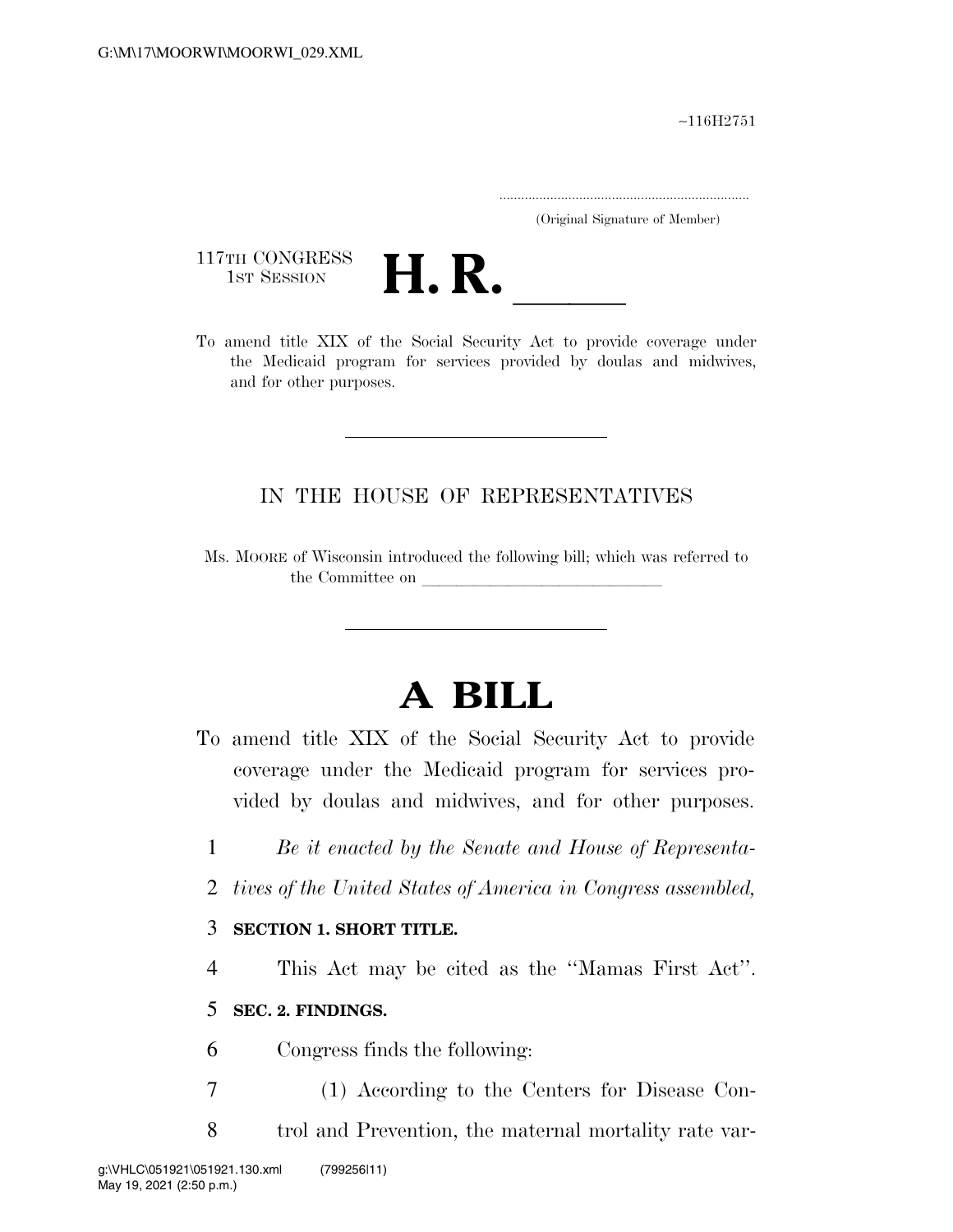$\mathfrak{D}$ 

 ies drastically for women by race and ethnicity. On average, there are 12.7 deaths per 100,000 live births for White women, 43.5 deaths per 100,000 live births for African-American women, 32.5 deaths for American Indian and Alaskan Native women, and 14.4 deaths per 100,000 live births for women of other ethnicities. While maternal mortality dispar- ately impacts African-American women and indige- nous women, this urgent public health crisis tra- verses race, ethnicity, socioeconomic status, edu- cational background, and geography. (2) United States maternal mortality rates are the highest in the developed world and are increas- ing rapidly. (3) Many of these maternal deaths are likely preventable. (4) According to the National Institutes of

 Health, doula-assisted mothers are four times less likely to have a low-birth-weight baby, two times less likely to experience a birth complication involving themselves or their baby, and significantly more like-ly to initiate breastfeeding.

 (5) Midwife-led care is associated with cost sav-ings, decreased rates of intervention, lower cesarean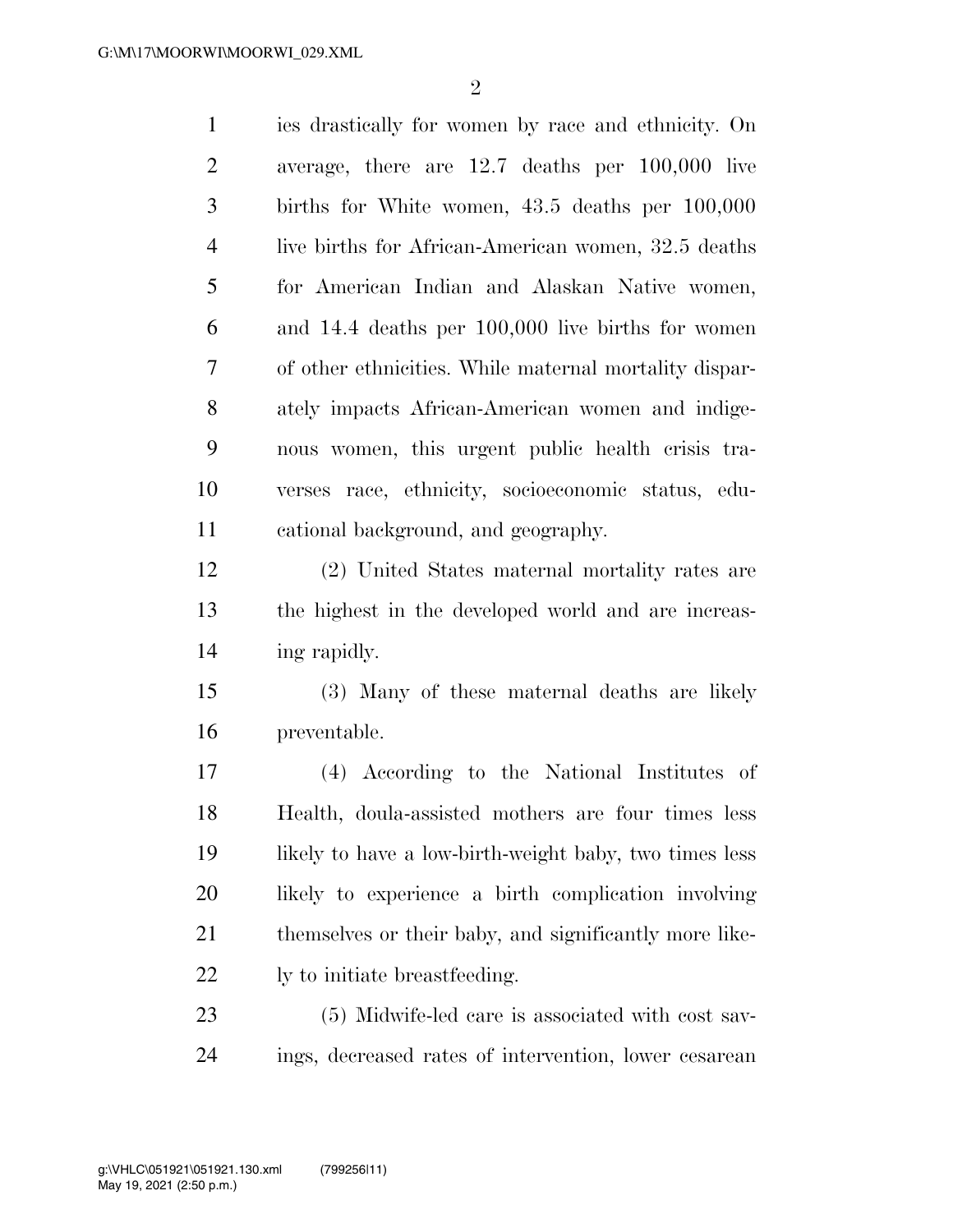| $\mathbf{1}$   | rates, lower preterm birth rates, and healthier out-        |
|----------------|-------------------------------------------------------------|
| $\overline{c}$ | comes for mothers and babies.                               |
| 3              | (6) Midwives may practice in any setting, in-               |
| $\overline{4}$ | cluding the home, community, hospitals, birth cen-          |
| 5              | ters, clinics, or health units.                             |
| 6              | SEC. 3. MEDICAID COVERAGE OF SERVICES PROVIDED BY           |
| $\overline{7}$ | <b>DOULAS AND MIDWIVES.</b>                                 |
| 8              | (a) IN GENERAL.—Section 1905 of the Social Secu-            |
| 9              | rity Act $(42 \text{ U.S.C. } 1396d)$ is amended—           |
| 10             | $(1)$ in subsection $(a)$ —                                 |
| 11             | $(A)$ in paragraph $(30)$ , by striking "and"               |
| 12             | at the end;                                                 |
| 13             | (B) by redesignating paragraph (31) as                      |
| 14             | paragraph $(32)$ ; and                                      |
| 15             | $(C)$ by inserting after paragraph $(30)$ the               |
| 16             | following new paragraph:                                    |
| 17             | $\cdot\cdot(31)$ services and care, including prenatal, de- |
| 18             | livery, and postpartum care, that is provided in a          |
| 19             | culturally congruent manner (as defined in sub-             |
| <b>20</b>      | section (kk)) by doulas, midwives, and tribal mid-          |
| 21             | wives (as those terms are defined in subsection $(ij)$ ),   |
| 22             | that is provided in the home, community, a hospital,        |
| 23             | birth center, clinic, health unit, or is furnished via      |
| 24             | telehealth to the extent authorized under State law;        |
| 25             | and"; and                                                   |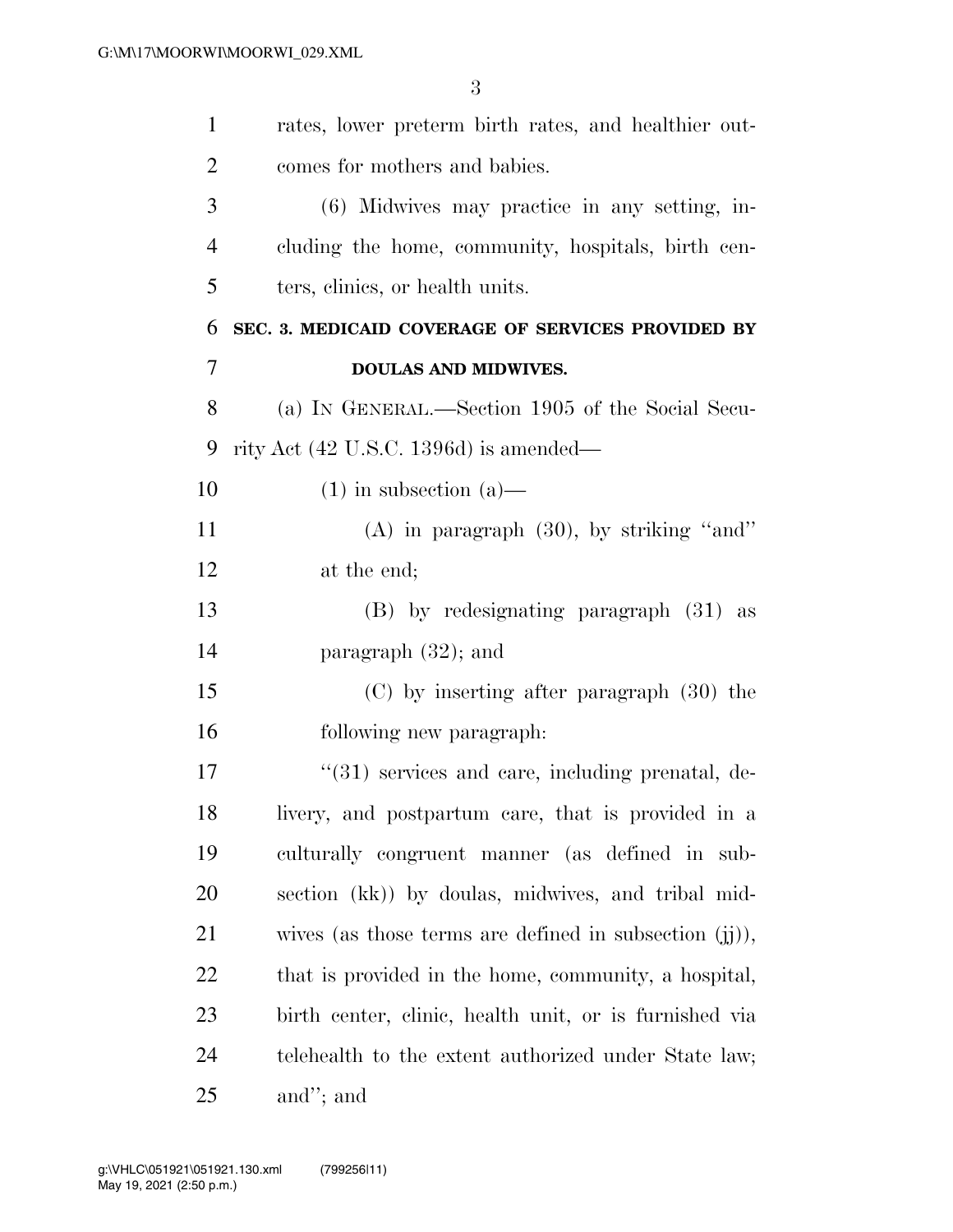| $\mathbf{1}$   | $(2)$ by adding at the end the following:            |
|----------------|------------------------------------------------------|
| $\overline{2}$ | "(ii) DOULAS, MIDWIVES, AND TRIBAL MIDWIFE           |
| 3              | DEFINED.—For purposes of subsection $(a)(31)$ :      |
| $\overline{4}$ | "(1) DOULAS DEFINED.—The term 'doula'                |
| 5              | means an individual who-                             |
| 6              | $\lq\lq$ (A) has completed 60<br>hours<br>οf         |
| $\overline{7}$ | foundational training;                               |
| 8              | $\lq\lq (B)$ is certified by an organization, which  |
| 9              | has been established for not less than five years    |
| 10             | and which requires the completion of continuing      |
| 11             | education to maintain such certification, to pro-    |
| 12             | vide non-medical advice, information, emotional      |
| 13             | support, and physical comfort to an individual       |
| 14             | during such individual's pregnancy, childbirth,      |
| 15             | and postpartum period; and                           |
| 16             | "(C) maintains such certification by com-            |
| 17             | pleting such required continuing education.          |
| 18             | $"(2)$ MIDWIVES DEFINED.—The term 'midwife'          |
| 19             | means a midwife who meets at a minimum the inter-    |
| <b>20</b>      | national definition of the midwife and global stand- |
| 21             | ards for midwifery education as established by the   |
| 22             | International Confederation of Midwives.             |
| 23             | (3)<br>TRIBAL MIDWIFE DEFINED.—The term              |
| 24             | 'tribal midwife' means an individual who is recog-   |
| 25             | nized by an Indian tribe (as defined in section 4 of |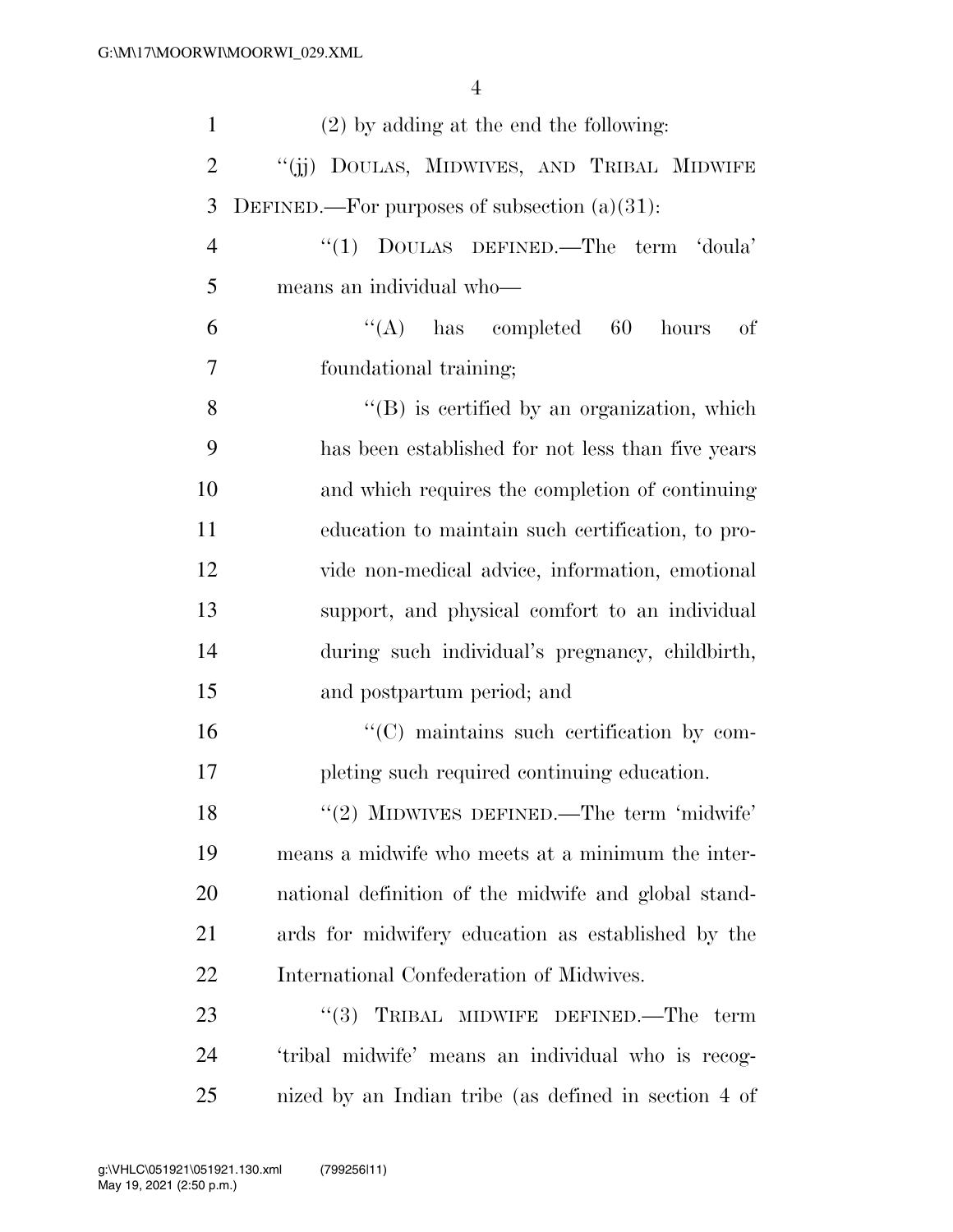1 the Indian Health Care Improvement Act (25 U.S.C. 2 1603) to practice midwifery for such tribe.

 ''(kk) CULTURALLY CONGRUENT CARE DEFINED.— For purposes of subsection (a)(31), the term 'culturally congruent care', with respect to maternity care, means care that is provided in agreement with the preferred cul- tural values, beliefs, worldview, language, and practices of the health care consumer and other stakeholders.''.

 (b) REQUIRING MANDATORY COVERAGE UNDER 10 STATE PLAN.—Section  $1902(a)(10)(A)$  of the Social Se-11 curity Act (42 U.S.C. 1396a(a)(10)(A)) is amended, in the matter preceding clause (i), by striking ''and (30)'' and 13 inserting  $(30)$ , and  $(31)$ ".

(c) EFFECTIVE DATE.—

 (1) IN GENERAL.—Subject to paragraph (2), the amendments made by this section shall apply with respect to medical assistance furnished on or after January 1, 2022.

 (2) EXCEPTION FOR STATE LEGISLATION.—In the case of a State plan under title XIX of the So- cial Security Act (42 U.S.C. 1396 et seq.) that the Secretary of Health and Human Services determines requires State legislation in order for the respective plan to meet any requirement imposed by amend-ments made by this section, the respective plan shall